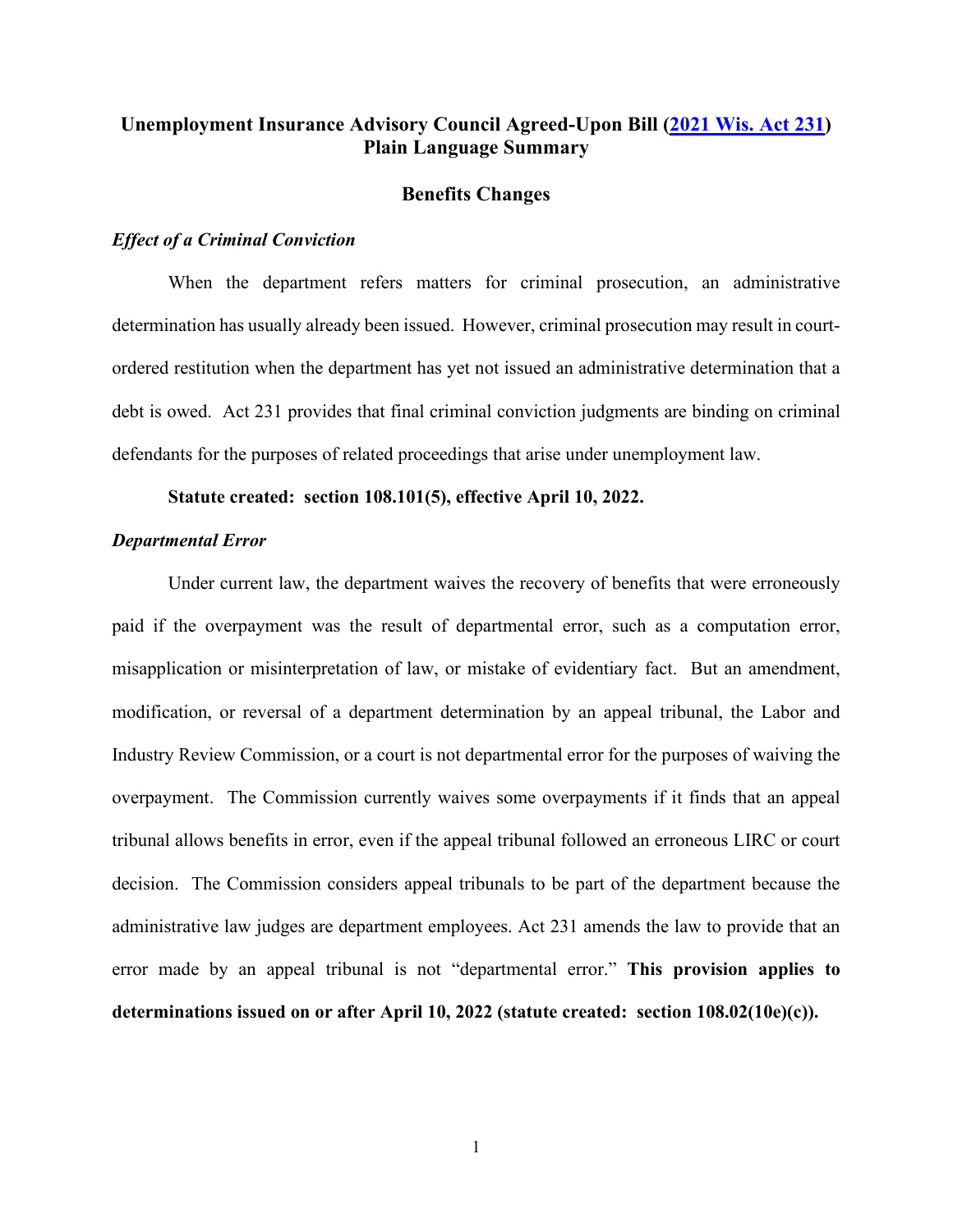## *Camp Counselor Exclusion*

Federal unemployment law excludes the services of camp counselors from the definition of "employment" if the following criteria are met:

- 1. The worker is a full-time student. This means that the worker is currently enrolled in an educational institution **or** is between academic years/terms, was enrolled in the preceding year/term, and will be enrolled in the succeeding year/term.
- 2. The worker worked for the camp for less than 13 calendar weeks in a year.
- 3. The camp operates in less than seven months in a year **or** had average gross receipts for any 6 months in the preceding calendar year which were not more than 33⅓ percent of its average gross receipts for the other 6 months in the preceding calendar year.

Act 231 adds a corresponding exclusion to state law for private for-profit employers. **This exclusion applies to services performed on or after January 1, 2023 (statute created: section 108.02(15)(k)21.).**

# **Tax Changes**

# *Reimbursable Employer Debt Assessment Charging*

When employers subject to reimbursement unemployment insurance financing ("selfinsured") are charged for benefits that are based on identity theft, the department restores those charges to the employers' accounts from the balancing account. The 2015 – 2016 UIAC agreed bill (2015 Wis. Act 334) required that the department set aside \$2 million in the balancing account, plus interest, to pay identity theft charges to reimbursable employers' accounts.

Non-profit reimbursable employers may be subject to an annual reimbursable employer debt assessment (REDA) for payment of uncollectible benefit reimbursements due from other reimbursable employers no longer in business. Under current law, the REDA to recover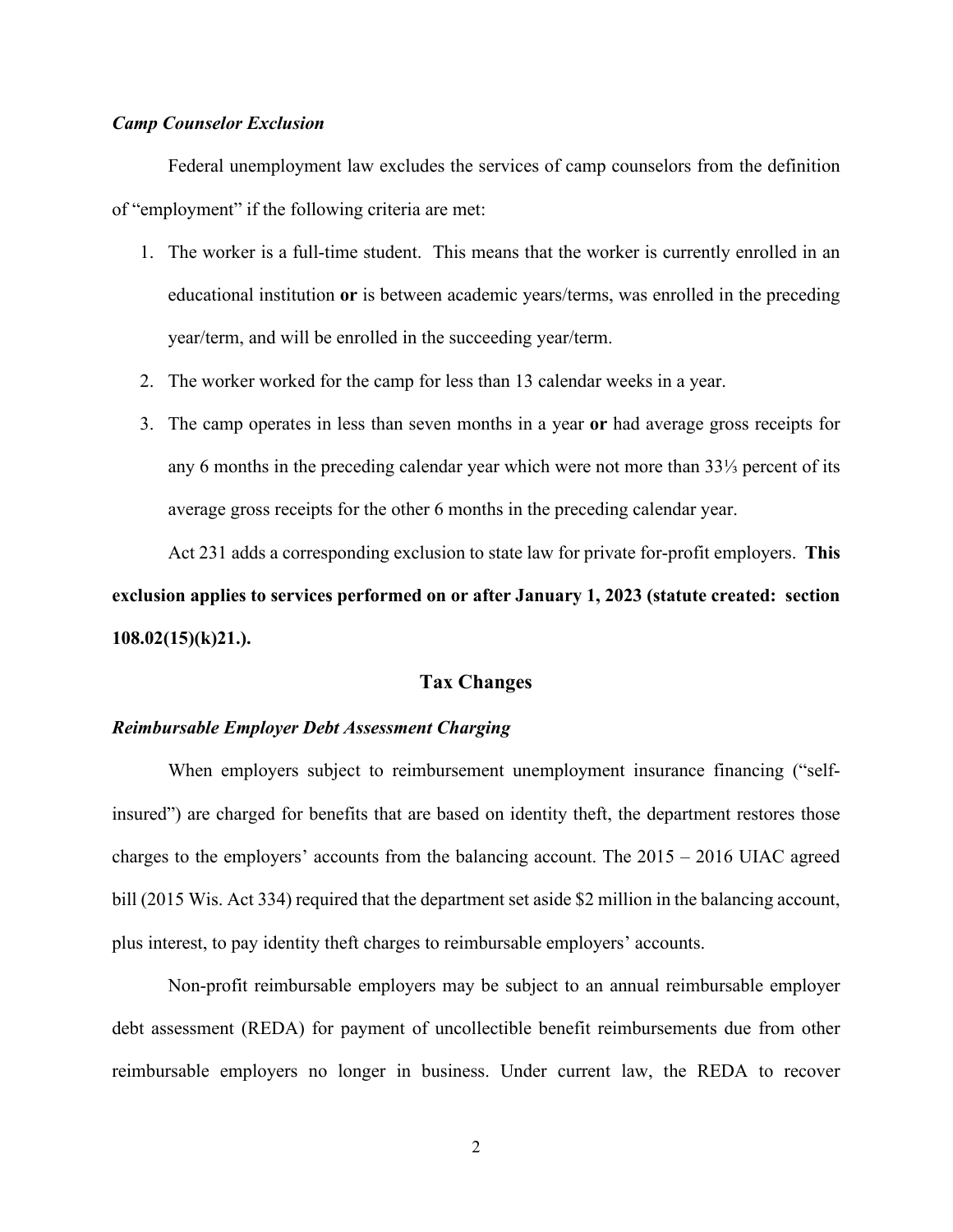uncollectible reimbursements must be at least \$5,000 but no more than \$200,000 and each nonprofit employer assessed pays based on the employer's payroll. Employers for whom the assessment would be less than \$10 are not assessed, which usually results in about half of nonprofit reimbursable employers being assessed the REDA.

Act 231 provides that a limited amount of the reimbursable employer identity theft fraud funds set aside in the balancing account will be made available to recover uncollectible reimbursements instead of assessing the REDA (or to reduce the amount of the REDA). This provides that the identity theft fraud funds may be used to pay the REDA only if the use of those funds would not reduce the balance of the funds below \$1.75 million. Act 231 also increases the minimum amount of the REDA per employer from \$10 to \$20.

**Statutes created or amended: sections 108.151(7)(c), (f), (i), 108.155(2)(a), effective April 10, 2022.**

## *Fiscal Agent Election of Employer Status*

Individuals who receive long-term health support services in their home through government-funded care programs are employers under Wisconsin's unemployment insurance law. These employers receive financial services from fiscal agents, who directly receive and disperse government program funds. The fiscal agent is responsible for reporting employees who provide services for the employers to the department, and for paying unemployment tax liability on behalf of the employer. Under current law, if the worker is a certain class of family member of the person receiving care, the worker is ineligible for unemployment benefits when the employment relationship ends.

Act 231 permits private fiscal agents (not government units) to elect to be the employer of workers who provide care services under chapters 46, 47, and 51. The fiscal agent would be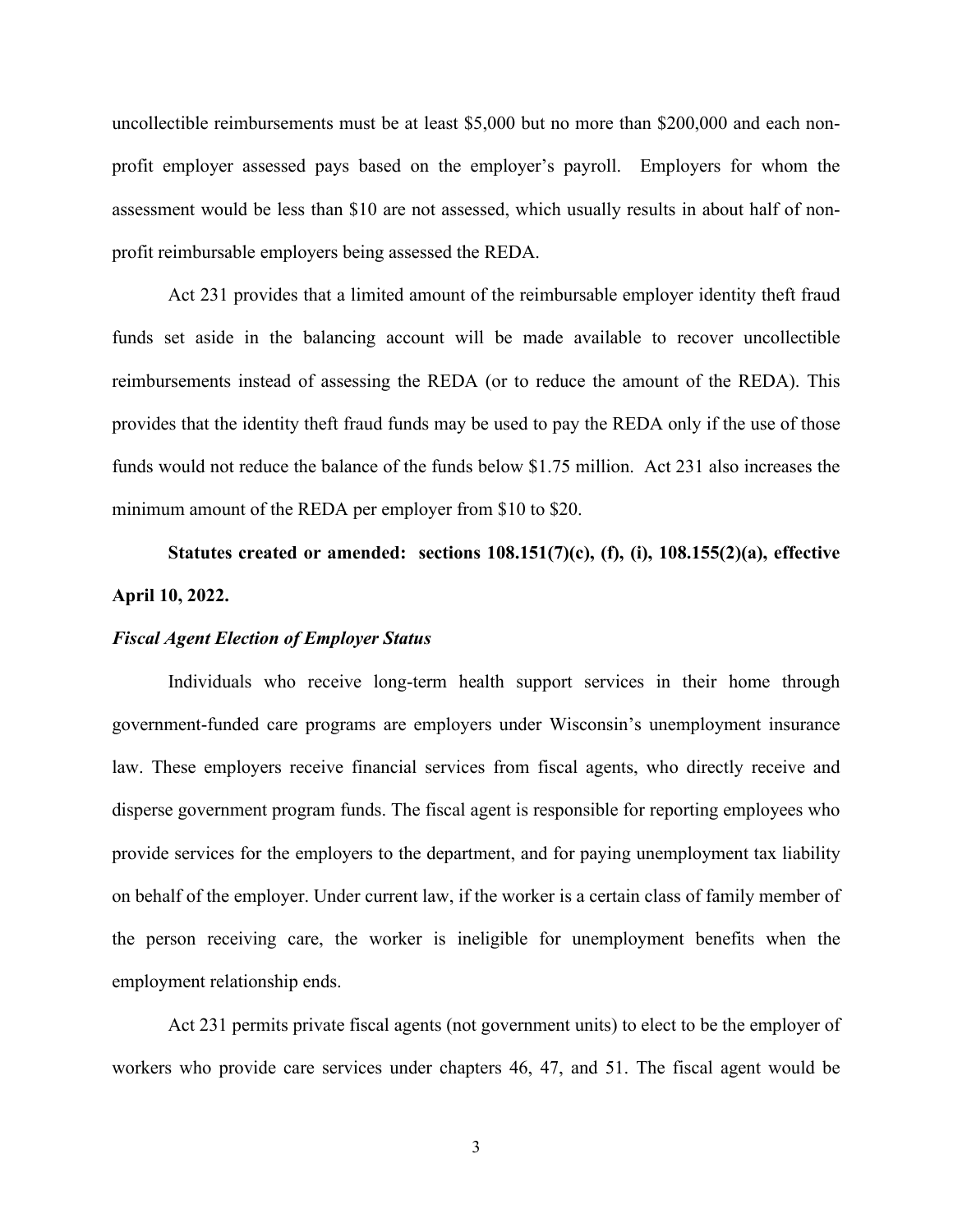required to inform the recipient of care of the election and the fiscal agent would need to be treated as the employer for federal unemployment tax purposes. If the fiscal agent elects to be the employer and the worker is a certain class of family member of the person receiving care, that worker would be an employee of the fiscal agent and could now potentially be eligible for unemployment benefits. Benefits would be charged to the fiscal agent's account, which would affect its experience rating. This provision is expected to simplify unemployment insurance reporting requirements for fiscal agents.

**Fiscal agents may elect to be the employer of the care workers as of January 1, 2023 (statute amended and created: sections 108.02(13)(k) and 108.065(3m)).**

# *Work Share Amendments*

2019 Wis. Act 185 and 2021 Wis. Act 4 provided greater flexibility for work share plans such as:

- 1. Reducing the minimum number of employees in a work share plan from 20 to 2.
- 2. Increasing the maximum reduction in employees' hours from 50% to 60%, which is the maximum allowed under federal law.
- 3. Permitting work share plans to cover any employees, not just employees in a particular work unit.
- 4. Eliminating the requirement that hours be apportioned equitably among employees in the work share plan.
- 5. Providing that work share plans become effective on the later of the Sunday of or after approval of the work-share plan, instead of the second Sunday after approval of the plan, unless a later Sunday is specified.